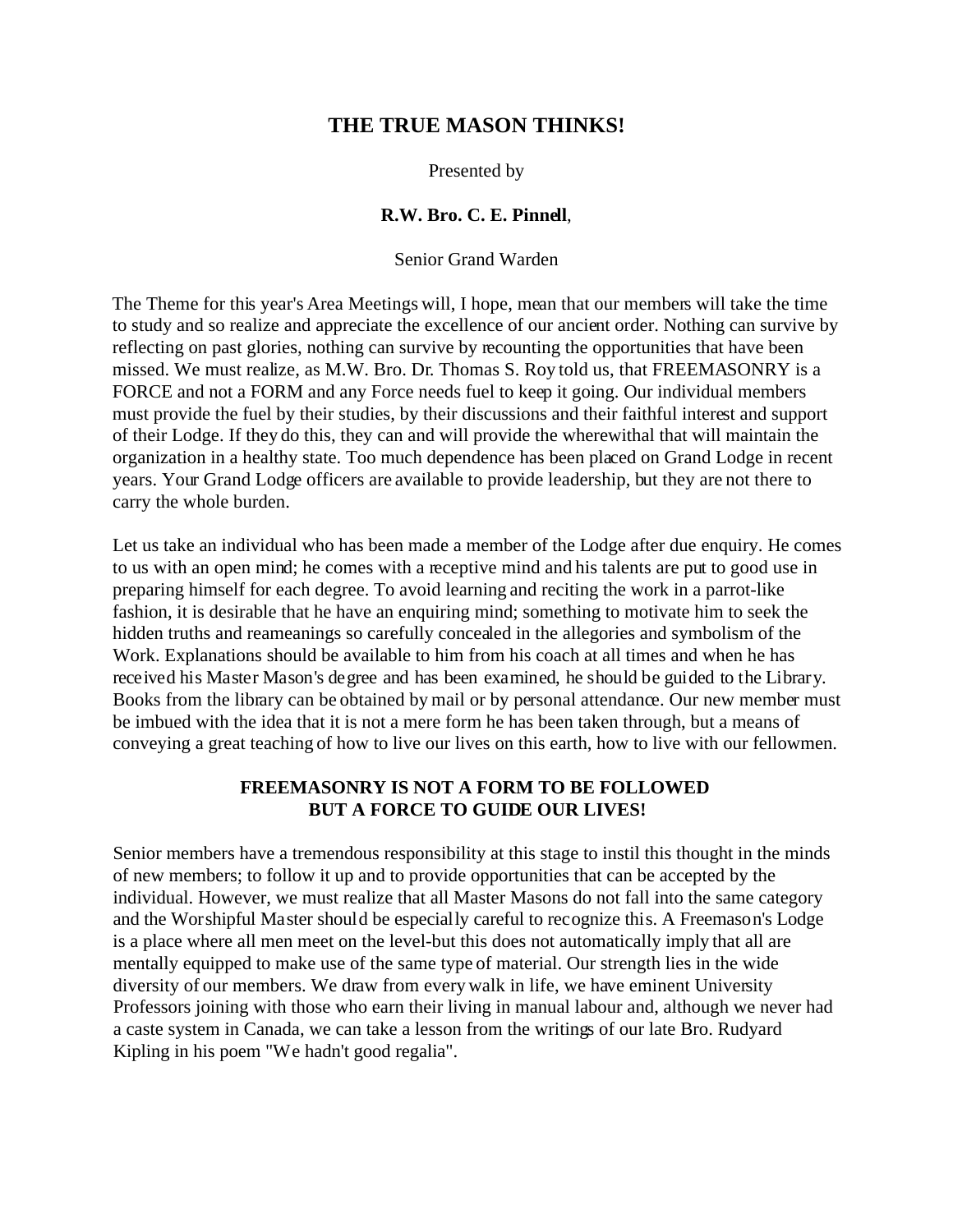Let us classify ourselves as TRUE MASONS now and THINK. Think how we can direct Freemasonry as a FORCE in our lives and in the lives of those around us. Continuing achievement will not come through our interest in glorifying our organization but in making the organization glorify life in its service to mankind. The benefits of Freemasonry are not restricted to its members but they will enure to the advantage of all mankind, if properly applied.

We, as thinking men, must be able to separate the wheat from the chaff in all important matters with which we are confronted from day to day. We are bombarded by Television, Radio and the Press every day of the week with opinions on every problem that faces our government and, yes, even ourselves as individuals. We should be able to tune our minds to be able to consider what is best for our country as a whole and what the future will require. We should not be too partisan to recognize sound propositions and we should be ready to support progress.

Freemasonry is considered to be the oldest fraternal organization in existence. We trace Grand Lodges back to 1717, but Freemasonry was in existence for centuries before that. The event of two hundred and fifty years ago will be celebrated in London, England in June of 1967, and I hope that our Grand Lodge will be represented at the historic meeting. This my brethren, could be said to be the commemorating of the modernizing of Freemasonry. Nothing trivial could have withstood the years. The Ancient Craft is NOT trivial. Its system has been copied by countless hundreds of organizations, many of which, alas, seem to draw our members away. Why? Why should men who have been received into our Lodges lose interest? It is because we fail to grasp the opportunity of making them THINK. Freemasonry does not consist of going to Lodge once or twice a month to hear the minutes and pass a few paltry bills. We must lift our sights-we are BUILDERS, or at least our forebears were and we can be builders now if we will all THINK and avail ourselves of the opportunities placed before us.

The whole purpose of Freemasonry is the development of CHARACTER. This theme follows like an unbroken thread through the workings of our three degrees. We are told what was done many hundreds of years ago. We are shown the achievement of men in Biblical times in the building of King Solomon's Temple in particular. We are told that organized Freemasonry traces its origin back through the Guilds and it is impressed upon us that the members of the Guilds were PROUD OF THEIR WORKMANSHIP. Each man knew his station in life, each fulfilled his daily task to the best of his ability. All this is history and I put it to you in the plainest of language that these stories are unfolded before our eyes and ears as a means of inducing us to fulfill our tasks on this earth while there is yet time. We know not the length of our sojourn on this earth. Let us not pass up any opportunity to build our own character and to help to build the character of those around us-those with whom we associate in our daily avocations-by performing our daily task honestly and to the best of our ability.

Before I close I would like to quote some of the statements made by Grand Masters of our sister jurisdictions. A recent Grand Master of the District of Columbia said: "Our sole aim and purpose is to make good men better-not better than their fellowmen, but better than themselves. It is high time that we determine to firmly support and tenaciously cling to these principles that have blessed and sustained us in the past, and will prove' to be our certain and unfailing guide-posts into the future."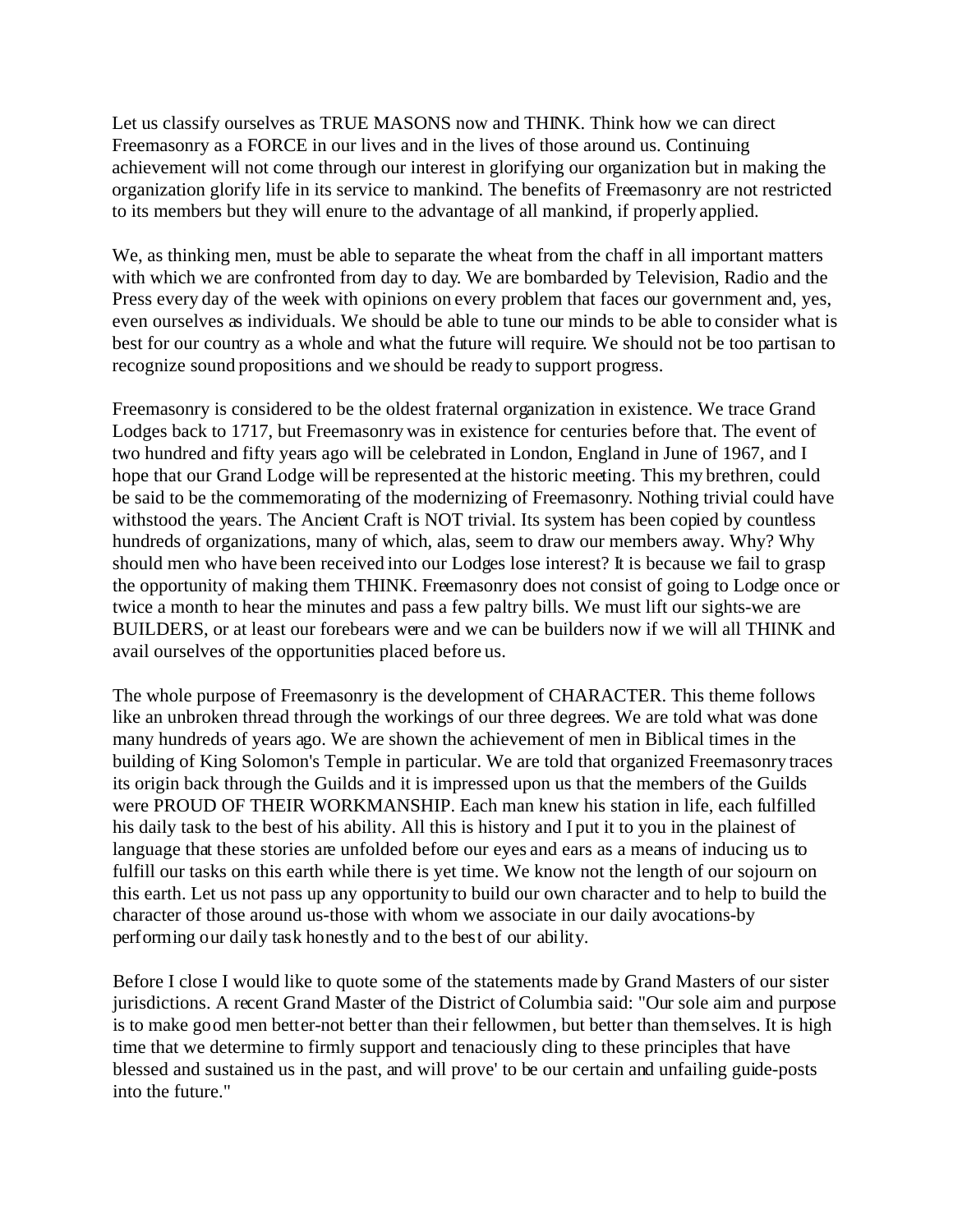Grand Master Arthur C. Hodgson of Kansas said that "Masonry is a personal experience. True Masonry is in living, in performing as a champion when there is no one in the stadium; in giving our best when there are no spectators and the crowd is gone home. True Masonry is in giving of our best when only God knows and only self can judge what the quality of the gift may be."

Grand Master Clyde E. Flowers of Indiana said: "I do not believe that Masonic progress can be measured in terms of membership alone. Numbers alone do not indicate the strength of our Order, but any organization must add good members to replace its natural losses or its usefulness may suffer. We should be seriously concerned in making real Masons of those we receive into our Lodge"

A really sound comment was made by Grand Master the Right Reverend Roy E. Howes, D.D. of New Mexico when he said: "We must look into the future, but our roots are in the past and if we become severed from our roots we will die."

In Canada, a Grand Master of British Columbia, M.W. Bro. J. H. McKergow, who was a member of a Calgary Lodge before he went to British Columbia and who passed away suddenly in 1966, urged his brethren: "Let us make the new member feel he is part of the Lodge. Welcome him, assist him in his education and put him to work"

In Alberta I honestly feel that we have made progress. I think that with our Workshop we are giving Leadership to the Craft, but we have no cause to rest on our laurels, if we have earned any. We must press onwards-let us continue to make good men better. Let us follow the guide-posts that have been set up through the centuries of study that we may perform like champions, ever nurturing the roots of our Craft as we do our best to make real Masons of those whom we admit in the West. Having admitted our brother, let us honestly welcome him and make him feel he has become a member of the greatest Fraternity on earth. Let us put him to work.

# **THE TRUE MASON THINKS**

Presented by

# R.W. Bro. **P. J. Kendal**, Junior Grand Warden

Brethren, it is my task this evening to take a negative approach to our theme and in order to do so, I must act as a true advocate and present my side to the best of my ability. The purpose is to urge the necessity of thinking upon members of the Craft. I may not personally believe some of the things I am about to say, but the subject must be thoroughly analysed.

We have countless examples of lack of thought on the part of our members in the Fraternity and I do not believe that the present day is any exception to the rule. A similar situation has probably existed since Lodges were formed and even since the Guilds directed the Stonemasons in the building of the great Cathedrals in the Old Land.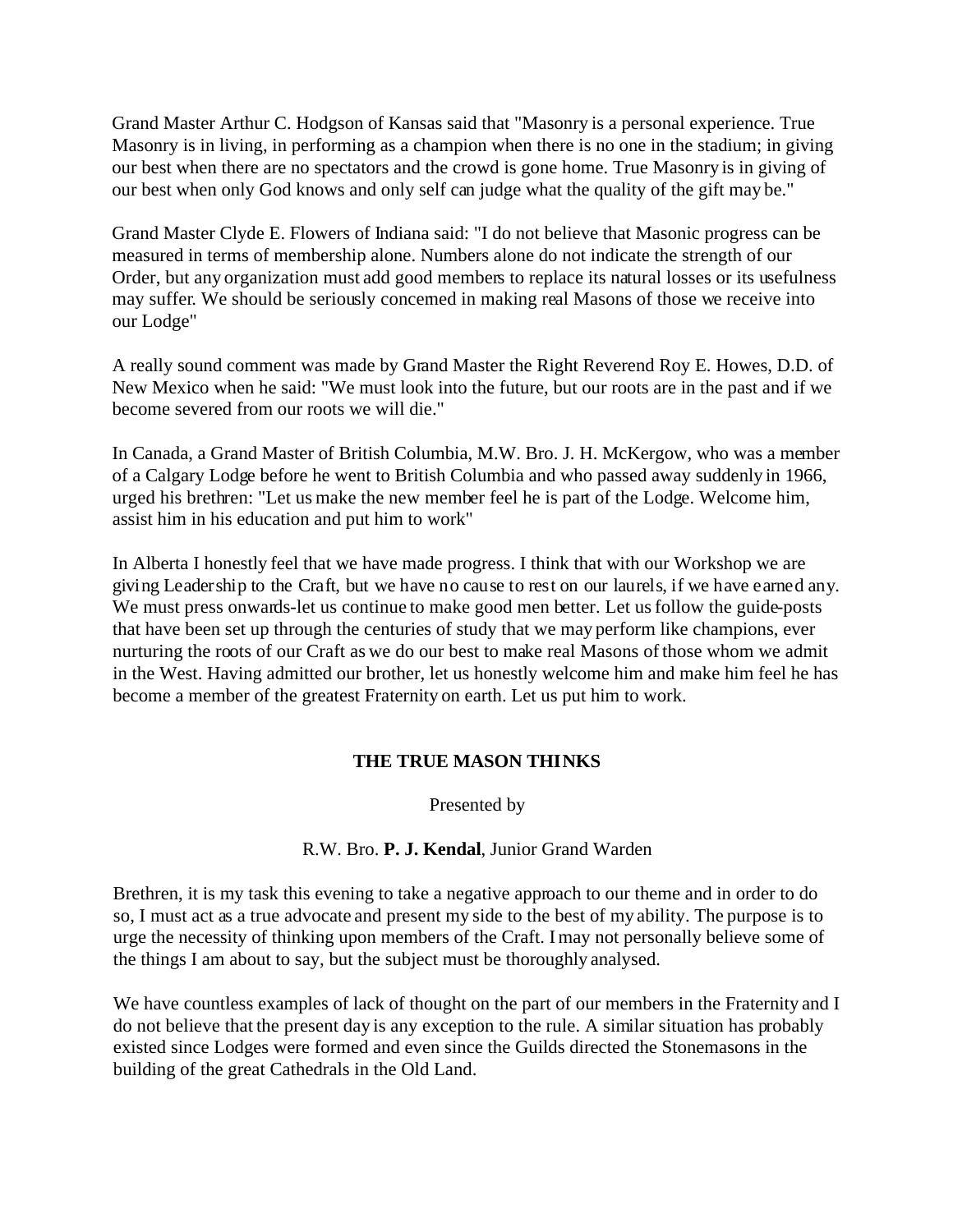We in Alberta, during the last ten years have initiated six thousand three hundred and forty-nine **(6,349)** petitioners and yet twenty-one (21) of these have not advanced to the Master Mason's degree. During the same period, sixteen hundred and seventy-four (1,674) members were suspended for non-payment of dues. Quite a number of these had less than five years membership in the Craft, in fact several were Entered Apprentices and Fellowcrafts. This my Brethren, has taken place during a period of unparalleled prosperity in Alberta, so we can take it that economic reasons do not apply. Have we, as members, been THINKING whilst we have been using Freemasonry as a FORM to give, I will not use the word confer, the degrees to these men? Have we done our duty to those from whom we have accepted the fees to enter Craft Freemasonry? I contend that we have not.

We tell each initiate when he is made an Entered Apprentice, that he has "this evening been made a member of the Lodge". In doing so, are we merely following a FORM, or have we accepted the opportunity to recognize Freemasonry as a FORCE, and have we done something to show our new member that we appreciate him being one of us? Have we indicated the unlimited horizons of the Craft?

We hope that the new members were given the lessons of the degree in a clear and understandable ,m manner They were told to sign the By-laws of the Lodge, in token of their submission thereto. They were not given an opportunity to read them first, but their trust having been found to be soundly placed in the first portion of the degree ceremony they now trust the officers of the Lodge. Do we fail many of our new members? I fear that in many cases we have done so and I will now ask you what happens all too often and then will provide you with my answers.

First, insufficient attention is given to the preparation of the work of the degree. In a great many cases, it is given in an unintelligible manner, lacks impressiveness and dignity, and does not convey the message intended for the candidate. We therefore cannot expect that the candidate will get anything out of it. Some will say that the coach will have an opportunity to explain everything fully, but what happens? Many coaches do not have their heart in the job at hand; all they see is the requirement for a parrot-like repetition of the words of the ritual. They miss the opportunity of a close study of the degree and an explanation of the wonderful meaning of it to the new member. In other cases, the coach is a new member of the Lodge and lacks the proper background for conveying the true meaning of the ritual to the candidate. It is important that the candidate's coach be well educated in the facts of Masonic life.

I don't care how many times a member acts as coach or studies the work in the solitude of his own room, he can always find additional meaning in these lectures. The lectures were written many years ago, but they are as applicable to the present day as if they had been written last evening. Here too, I must ask if our present day members are THINKING members? We hear a lot of argument about our rituals, it seems that every member wants to have one, and yet, within the memory of many of the present day members, Rituals were unknown, except to the Worshipful Master and possibly the Wardens. The ordinary member certainly did not have access to one and the work was truly passed from mouth to ear.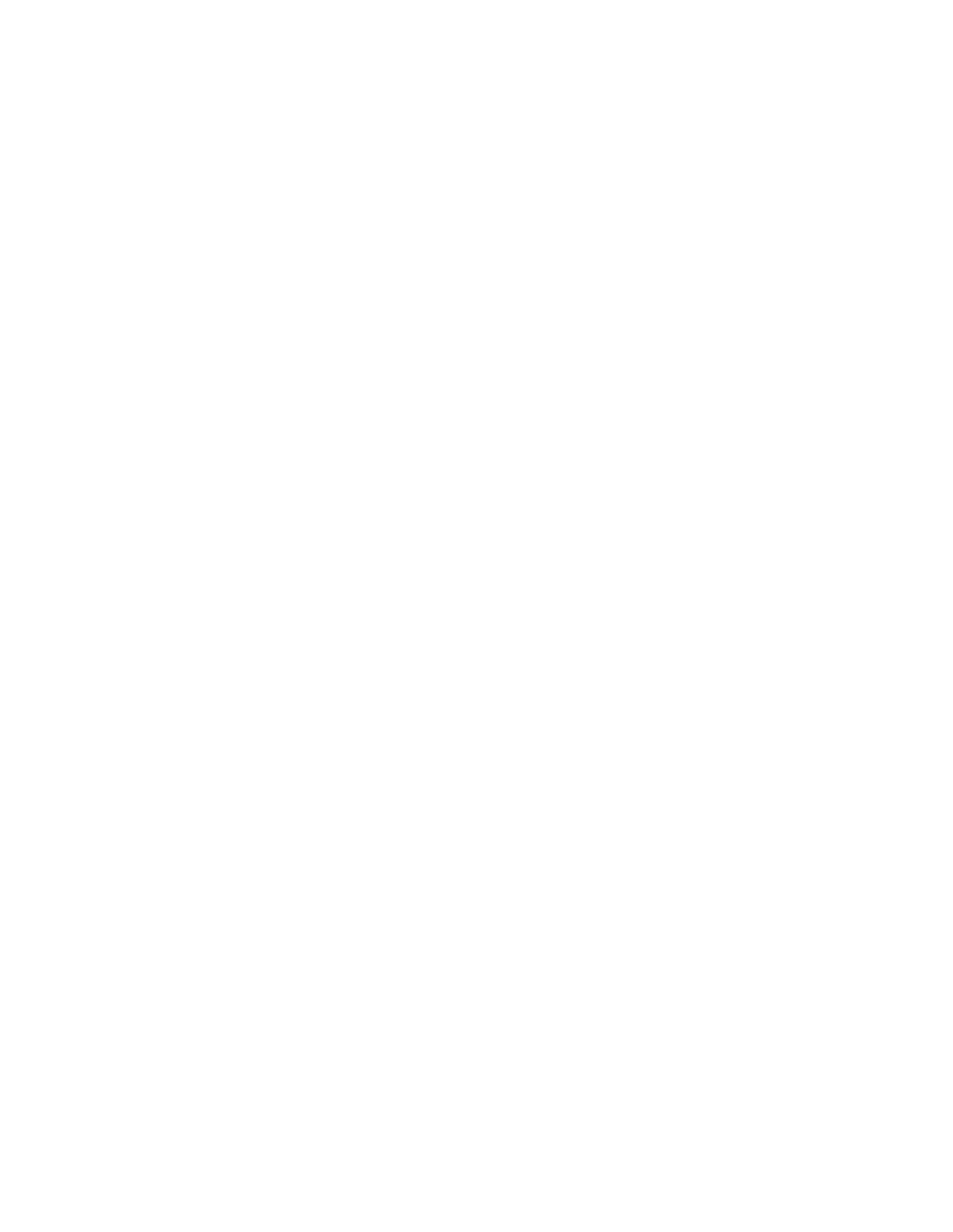The other day, Grand Lodge Office received a letter from a Past Master who had lost his ritual. He wanted a new one and remarked that if it was not forthcoming immediately he would go to the book-store and buy one. Was this Past Master THINKING? I contend he definitely was not. Our Grand Jurisdiction has the right to say what work shall be used in our Lodges, and the work that has been approved does not include that published by a group of non-masons in Toronto under the guise of LAUTIR Press. (This is Ritual spelled backwards). Surely our members have sufficient stature to ignore these books that are not made up correctly for our Lodges. No THINKING Mason will acquire a clandestine copy of the work because he does not agree with the policy laid down by Grand Lodge! Another incident which came to my attention, was the thoughtless placing of one of these clandestine rituals in the hands of a newly initiated candidate, who had only received his Entered apprentice degree, in order to assist his coach and to enable him to get up the work for his examination prior to being passed to the Fellowcraft degree. This brother mason not only wasn't THINKING, but was violating the solemn vows of the several obligations that he had taken as a Master Mason and should certainly have been severely censured. The ritual does not do the candidates thinking for him, and a Lodge does not do a Mason's thinking for him; each one must do his own.

We were told that Masonry is an individual and personal thing. All too often, thoughtless remarks by many brethren, who seem to take a delight in instilling a fear in the candidates mind in regard to the initiation ceremony, thereby distracting his mind from the beautiful ritualistic ceremony, which should be a pleasure for the candidate to anticipate and make him more receptive to the teachings of Masonry, is further proof that many of our brethren are not thinking and have not grasped the deeper meaning and purpose of our fraternity. In the current edition of our Grand Lodge Bulletin, our Editor draws attention to a brother with a careless tongue, who, unfortunately had made a thoughtless, derogatory remark about a prospective candidate, with no possibility of substantiation and altogether no basis in fact. Although he immediately retracted his statement, when several in the group expressed their severe displeasure with the remark. However, the damage was done and unfortunately for Masonry, an aspiring young candidate was lost as a result of the Ballot. Another well taken example by our Editor of a nonthinking Mason, who not only damaged Freemasonry but the reputation of a good individual as well.

These and other incidents have no place in our great Fraternity. Let us be proud of our heritage and acquit ourselves like men and Masons.

We are proud of our Craft, that is the Three Degrees of Craft Freemasonry, and I feel that I must call your attention to the fact, that on many occasions well meaning brethren are waiting with application forms for additional degrees, as soon as a brother has received his Master Mason's degree, yes and before that important date too. Our new brother has not had an opportunity of learning anything about the Craft at this stage, but here we have a member whom he knows, one who has doubtless been a member for a number of years, advising him to "go higher". Is this brother THINKING? I say he is not, and it is not fair to our newly raised brother or to the Lodge to approach him with a suggestion that he petition other bodies under these circumstances. I may mention here, that our Mother Grand Lodge of Manitoba have made it a Masonic Offence to so approach a brother within twelve months of his being raised.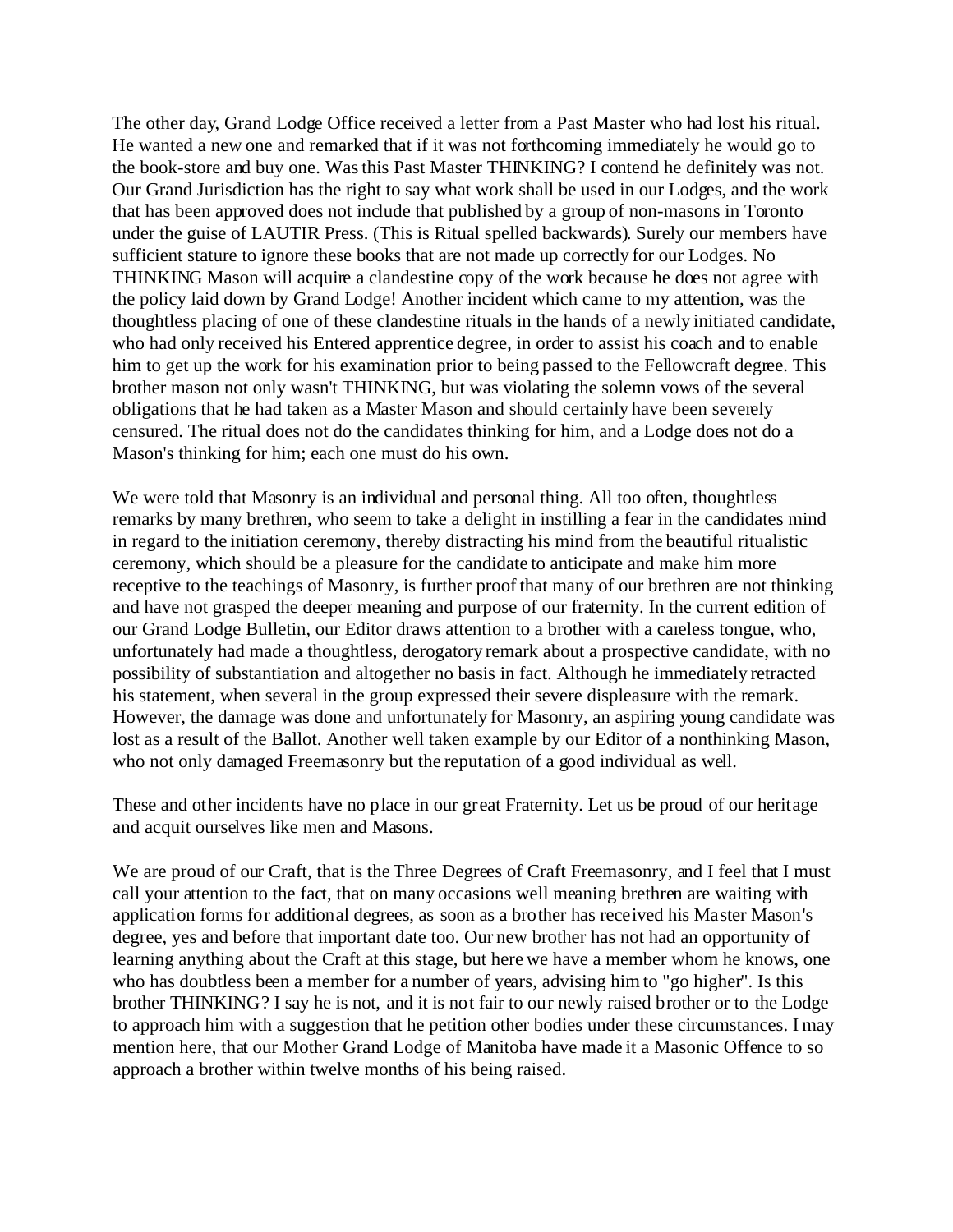Let us act as true members of the Craft and instruct our new members in its mysteries when we receive them. This is the opportunity that we have, this is the time for us to avail ourselves of this opportunity and act as THINKING members. A Grand Master of Prince Edward Island, the smallest Grand Lodge in Canada, has said:

A Man is as great as the truth he speaks

As great as the help he gives,

As great as the destiny he seeks

As great as the life he lives.

Now my brethren, I have alas, drawn attention to many occasions, when it seems that our members have not been acting as TRUE Masons and have not been THINKING. There is no reason why we should not correct these errors. I told you that we had suspended 1,674 members in ten years; however, during the same period we restored 453 and at the same time we increased our overall membership by 1,168 to a total of 18,828 as at December 31st, 1966. What a tremendous force for good this army of THINKING men could be! What an opportunity we have to serve our God, our fellowman and ourselves!

Finally, let us, in this the Centennial year of our great Country, rededicate ourselves and work within the

guide posts of our beloved Fraternity, with a renewed will and determination, and resolve that the teachings of our great Craft, shall guide us to new and wider horizons.

words:

Will we who labor in the quarries to-day, leave a Temple as much in order as the one we entered? Will our grandsons enjoy our Lodge as we are enjoying it? The answer lies with each of us. To-morrow's Lodge is being built right now. How diligently are we laboring Brethren? If there is one message I wish to leave with you it is this: Get a firm grip on Masonry; live it as if it were life itself; don't be so much concerned with getting from it as giving to it. And lastly, to the best of your ability, be a Leader in all you do. Brethren, we dare not do less.

May I close with these few choice and challenging

Your task to build a better world, God said; I answered How?

This world is such a large vast place, so complimented now.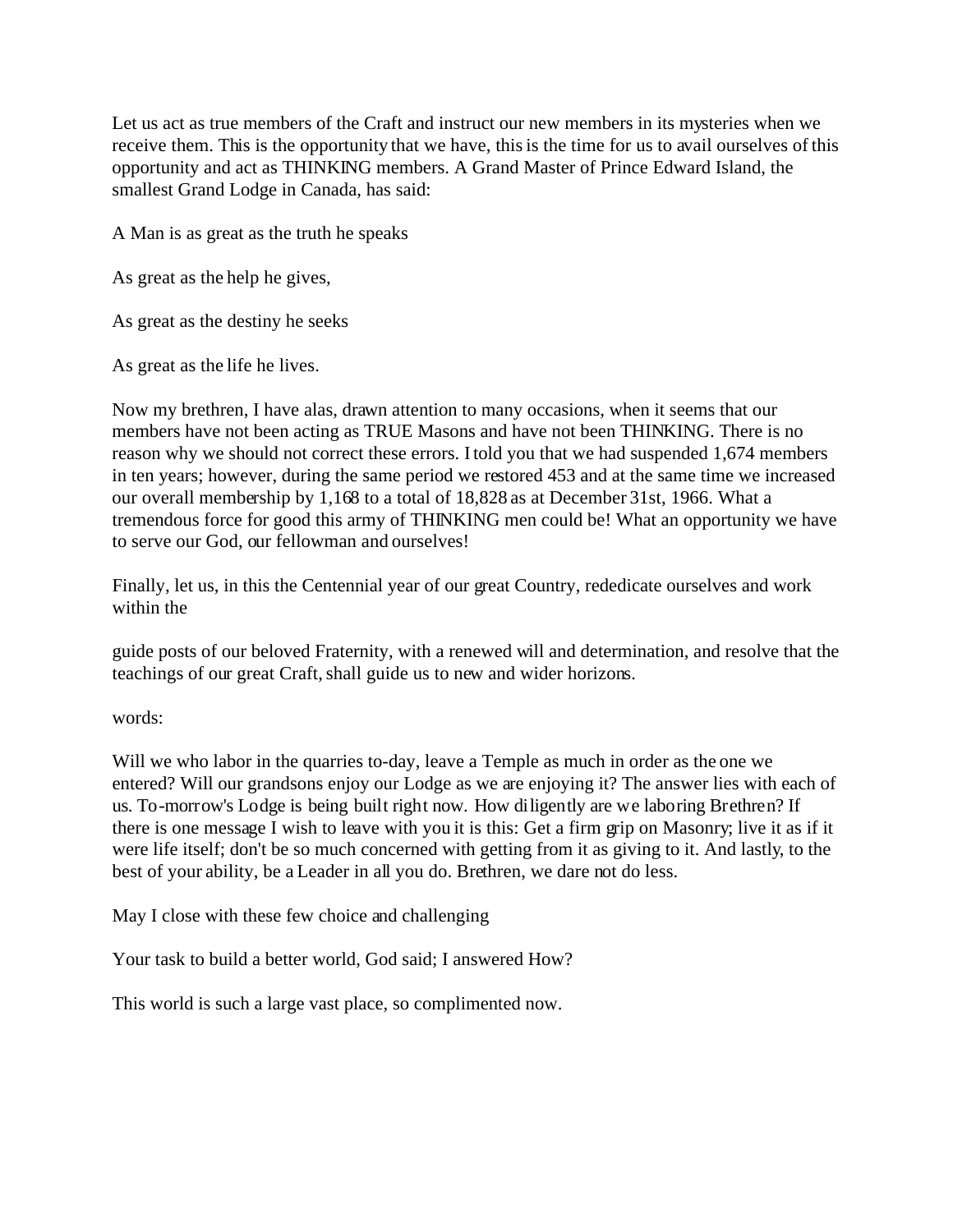And I, so small and useless am, There's nothing I can do, Then God in all His wisdom said, "Just build a better you".

There is a challenge for all of us. Let's think about it.

## **SUMMARY OF THE TWO PAPERS**

Presented by

R.W. Bro. **B. Brown**, Deputy Grand Master

In summarizing these two papers it is apparent that both the Senior Grand Warden and the Junior Grand Warden are of the opinion that a TRUE MASON THINKS, but they are not at all satisfied that all Masons are TRUE Masons and THINKING Masons. The statement of the Senior Grand Warden that Freemasonry is a FORCE to be used and not merely a FORM to be followed is a very emphatic and true statement, yet as the Junior Grand Warden points out, it appears that too often, especially with new members, the Force or impact of our ritual becomes only a Form of giving our degrees with little or no explanation of their meaning.

Our candidates come to us with open minds, receptive minds, seeking information and the secrets of Masonry. The Senior Grand Warden says that we older members fail our responsibility, fail to provide the instruction that we should give and, on the contrary, many examples of lack of thought can be listed. This is not only happening today but no doubt has existed since the beginning of Lodges-in this I agree with the Junior Grand Warden. The further statement is made that during the last ten to fifteen years we have been putting candidates through in large numbers and that we were not making true Masons, but were just conferring the title of Master Mason, whether it was deserved or not. We must agree with him to a great degree, however this has fortunately changed considerably and we now have the time to make really true Masons and THINKING Masons. Yes, I believe that we were not thinking whilst we were using Masonry merely as a Form to give.

This has been the subject of discussion at nearly every gathering of leaders of the Craft-at the `Banff' Conference of the Western Jurisdictions, at the All Canada Conference held Biennually. We accept men from all walks of life into our Fraternity, many with little or no outward appearance of having anything in common but they must have one thing in common and that is a desire to improve themselves and to be more useful to their God, their fellowman, their Community and their Country. The Senior Grand Warden points out that we give them the basic instruction in the degree work, in our lectures and charges, but this work is couched in such a manner and is veiled in allegory so that it is almost an impossibility for anyone to immediately grasp its rightful meaning. They have come to us seeking, may I say seeking and thinking, we must then give of ourselves to them. They are thinking men and are we, the senior members, doing our duty towards them. The Junior Grand Warden doesn't think so-I ask you to seriously consider the question.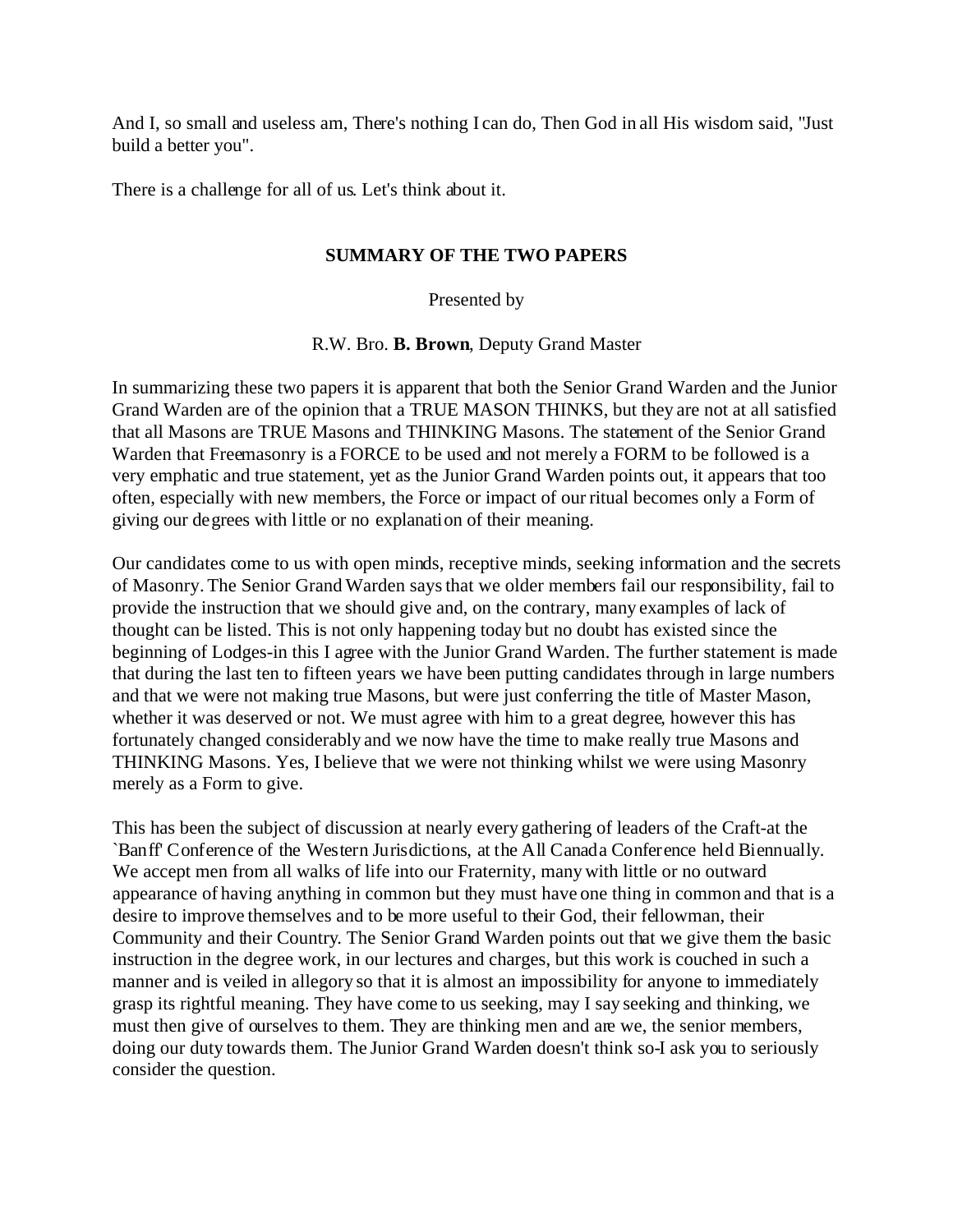The Senior Grand Warden went on to state that Freemasonry is the oldest Fraternal organization known to man, in this we all agree. It is a great and good organization with nothing trivial in its teachings or philosophies. Nothing trivial could have withstood the test of the centuries. This in itself must be proof that intelligent men, thinking men were the founders and are the leaders of our Craft. Surely nothing but Truth and the good way of life could have survived down thru the years. Great and wonderful guidance must have been given to the illustrious brethren who wrote our rituals, our lectures and our charges and keep hidden from the uninitiated the true meanings inculcated in these works.

The Junior Grand Warden has told you that these lectures are just as applicable today as when they were written-how true! We may agree that we fail to impress our new members with the true meaning, but how many of us can arrive at the same conclusions as to the real meaning, as to how our own individual life can be effected? What they point out to me could be vastly different from the benefit gained by another member. The ideology might be the same but the final meaning to each of us can be very different. Each Mason must find the answer for himself, in his own heart. I admit that everyone can be helped and guided and maybe we fail in our duty as the Junior Grand Warden points out, but we must also have our new brethren think for themselves and find their own answers in their heart. This a good Mason will do and he will then become a True Mason and a Thinking Mason. Our objective is to create the enthusiasm that will bring this about.

The Senior Grand Warden emphasized that TRUE Masonry is in living and performing like a champion, in giving our best at all times. Masonic progress is not measured by membership, but by the quality of its members. Our sole aim and purpose is "to make good men better, not better than their fellowman, but better than themselves."

The Junior Grand Warden points out that in acting as True Masons we must provide the help others may require so that we may understand our great teachings and assist others to become True Masons. We all agree that Freemasonry is a Force and not a Form. This Force needs fuel and you and I are that fuel, we have the responsibility to continue to supply that fuel by our attendance at Lodge, by our willingness to spread our knowledge and thoughts of Masonry into the fertile minds of our brethren. Both the Senior and Junior Grand Wardens are True Masons and Thinking Masons but they both believe, as I do, that not all Masons are Thinking Masons. What these two dedicated brethren have pointed out in their papers is the need of every Lodge to make Master Masons instead of members who may be statistically significant but are spiritually ineffective. The Officers of our Lodges must seek, and use, more knowledge about the individual members of their Lodge. They must become more expert, more imaginative in carrying out the true functions of the Lodge to which they have obligated themselves. They must be more effective in giving good and wholesome instruction to the Craftsmen, not only by perfection in the ritualistic work they perform, but also by the tasks they set and the work and activities they arrange for every member of the Lodge by which they acquire the skills of a Master Mason. They must be constantly concerned with the inspiration they arouse in every brother to practice the skills of a Master Mason.

Whatever Freemasonry needs it needs it most at the Craft Lodge level, where Master Masons are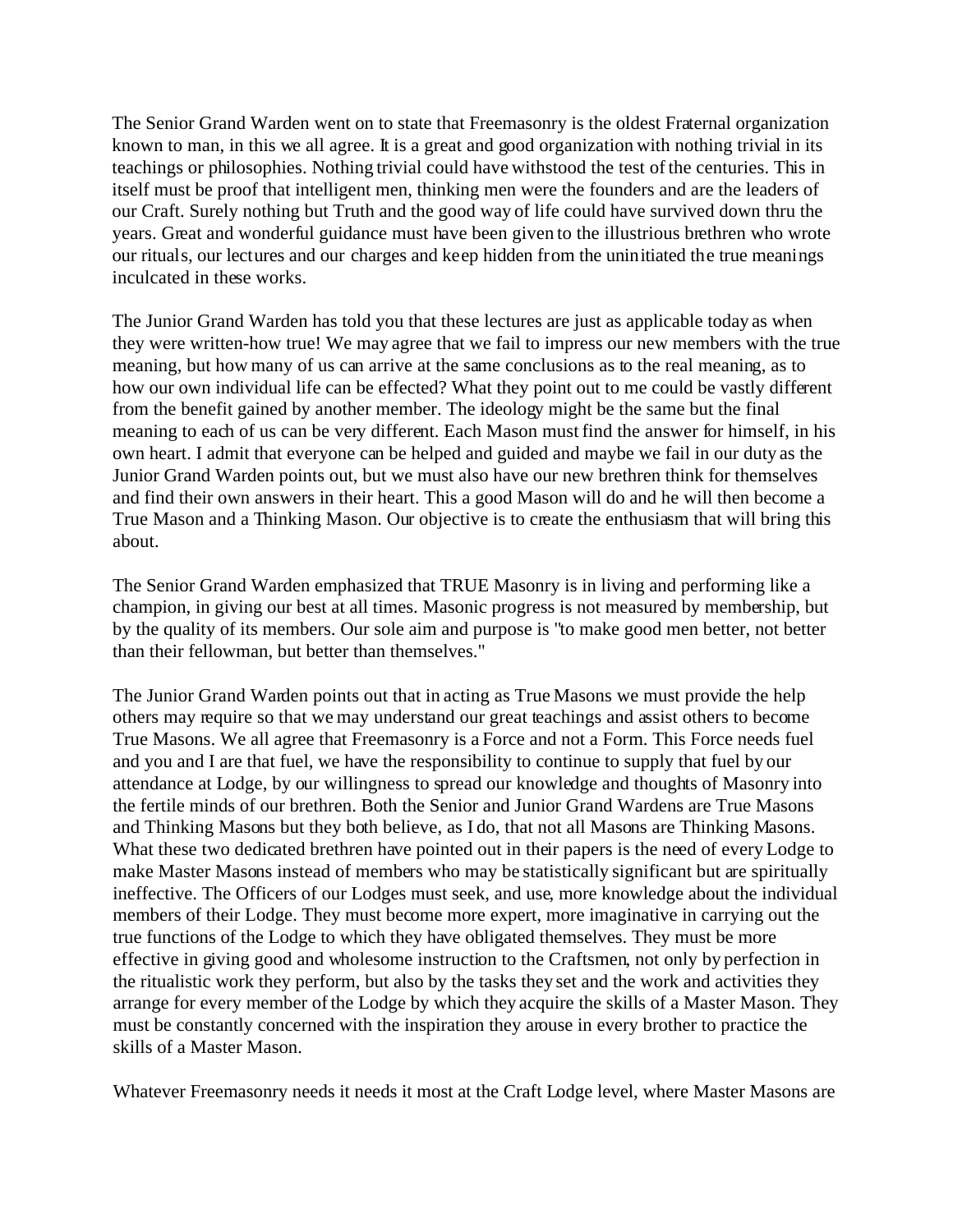made one at a time, individually, if they are made at all. A Master Mason worthy of the name is a specialist in the production of good human relationships by means of Brotherly-love, Relief and Truth. He is an example of Brotherhood in action.

We have a mighty task before us, let us **get on with the work,** we have the tools, let us use them for the good of all mankind.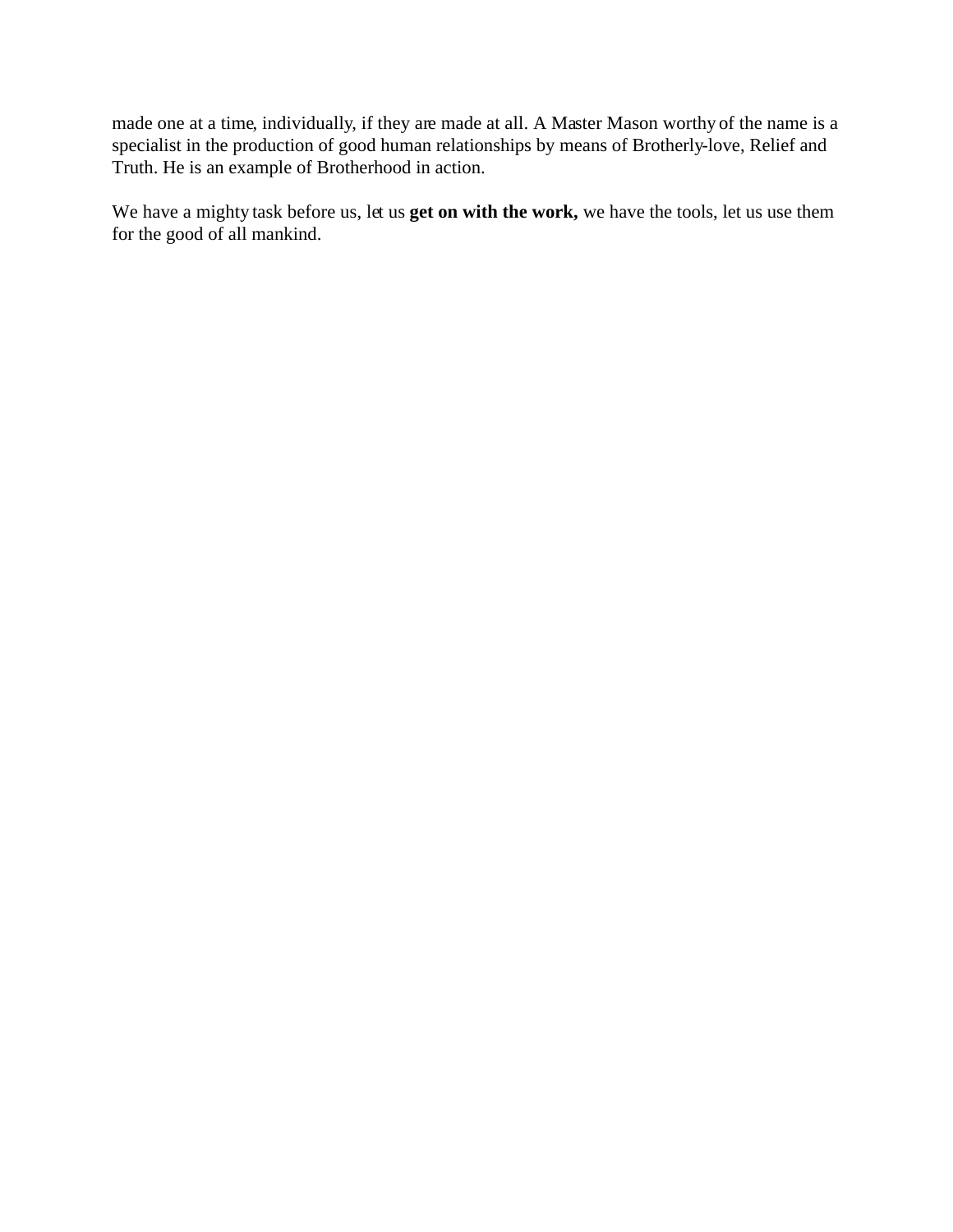### **WHAT DO YOU THINK?**

Address of

## M.W. Bro. **T. GORDON TOWERS**, Grand Master

One of the great privileges life has to offer a human being is the privilege of belonging; belonging to a family; belonging to society, belonging to the Masonic Order, for our associations and teachings therein have not only broadened our scope of thought but have unconsciously, at one time or another, guided each and every one of us in our train of thought, or in other words WHAT WE THINK.

So many times the question is asked "What do you think?". For many the answer varies - 'I can't think'; 'I don't know what to think.' 'Let me think' or 'I didn't think'. - My brothers, our reaction to circumstances, no matter whate're they be, is the result of our thoughts, or lack of thought. I believe that man's chief purpose is to serve rather than to rule. Even though we find ourselves in positions of authority and have the privilege of having many people as subordinates, our accomplishments will be greater if we adhere to that belief. If we as Masons are going to measure up to our responsibilities in life we must recognize three main gifts:

First-the gift of being freeborn, freedom of choice, freedom of speech, freedom of worship, yes and freedom from slavery if we so wish and act accordingly.. What are man's thoughts-or is it lack of thought that causes him to drift into the slavery of boredom or the slavery of negative thought? If posterity is to enjoy these freedoms then we must be prepared to preserve and guard them with the utmost care. Or are they worth preserving? What do you think? Do you not think they are? They are, without a doubt, the greatest benefit to our society as we know it today. Men have given their lives in order to gain them, surely you and I can assist in their preservation.

The second gift is none other than time itself, which is life and the ability to accomplish our task. Are we making the most of this privilege? Are we using it to the best advantage or are we of the opinion there is lots more. Do we think that there is another day coming anyway, so why not waste today? Do we think that the world owes us a living so why is it necessary for us to make any preparation for the future? The man who feels the world owes him a living usually ends up in the poorhouse or behind prison bars!

The last gift, but certainly not the least, is the ability to think. This will resolve our attitude towards the world, to life itself. Thinking clearly and intelligently will let us decide what is right and what is wrong. Not that we are not going to make mistakes, for we will, we all do. Give me a man who has never made a mistake and I'll give you a man who has never done anything. Clear thinking on our part allows us to recognize this and by acknowledging our mistakes today we prove that we are smarter than we were yesterday.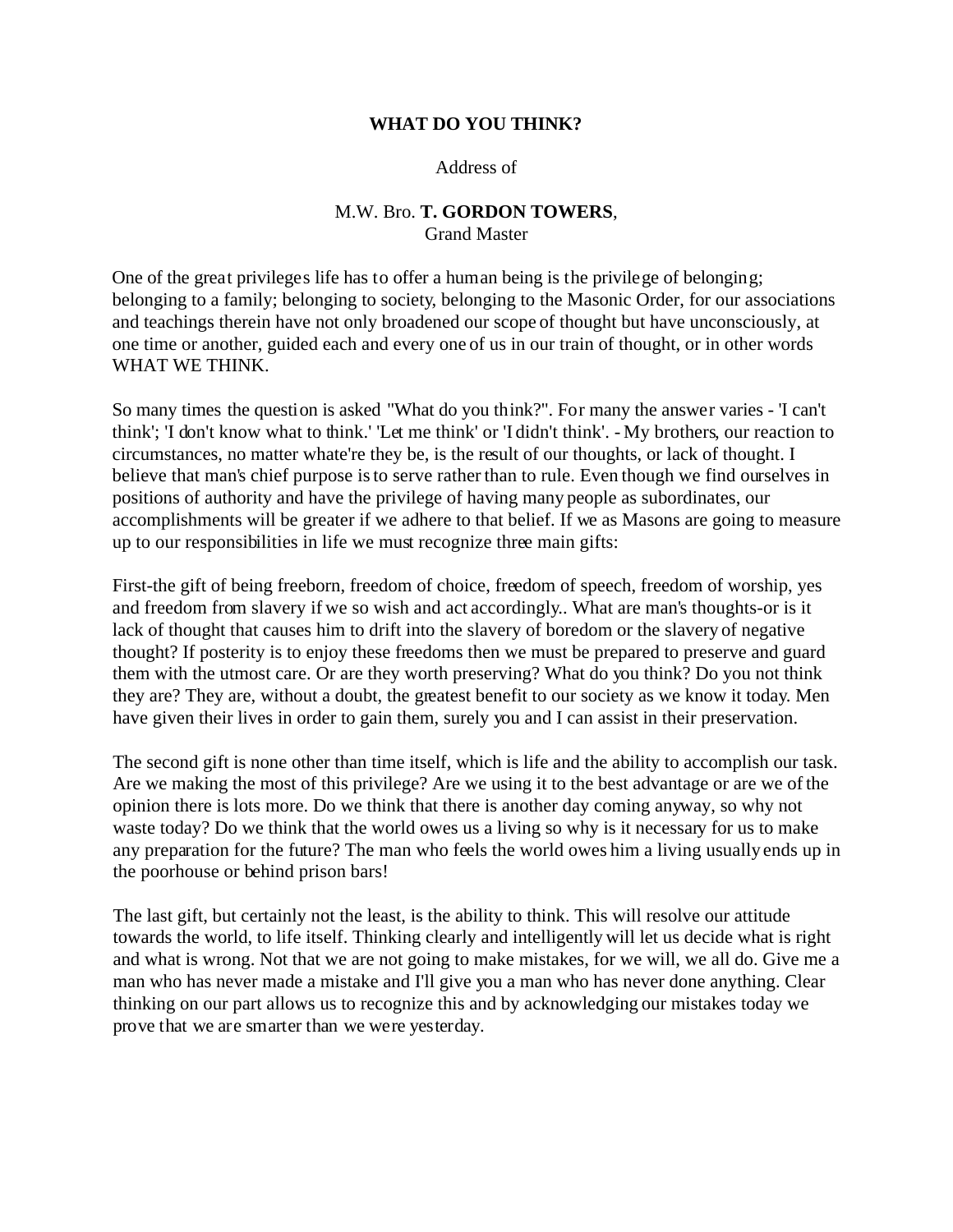The reason most people do not get what they want out of life is because they don't know what they want. They settle for whatever comes along. They never clearly define their objectives, even to themselves. Is it any wonder that the wishful arrows they shoot in the general direction of their target seldom make a bullseye? It may sound ridiculous to some, but there is ample evidence to prove that a man can be pretty much what he wants to be, if he will decide what it is and concentrate all his thought and action on it. A man's powers, often unrecognised even by himself, have a way of matching his vision. We understand that none of us are actually using our brain power to its greatest capacity, simply because we do not spend enough time thinkingthinking the right things.

It takes a lot out of a person to bear down on himself as hard as he must to get what he is after, but it can be done. We are no exception but rather we of the Masonic Order have been given a glimpse of the goal and we have been given a map of the road we must travel. We can achieve our aim in life if we are prepared to pay the cost. But we must be sure in our own mind that the goal we have chosen is worth the struggle. We of the Masonic Order must be sure that we are right. Why is it that so many of our members fail to catch a true and real meaning of Freemasonry and therefore absent themselves from our Lodge meetings and many allow themselves to be suspended for non-payment of dues. My brethren, before we can teach others, or set ourselves up as an example, we must first decide exactly what we think. What is our understanding of the Order. Are we working for the good of the Order or are we encouraged by selfish motives? *Do* we honestly believe that Freemasonry teaches man to practise charity and benevolence, to protect chastity, to respect the ties of blood and friendship? *Do* we believe that Masonry teaches us to adopt the principles and revere the ordinances of religion, to assist the feeble, guide the blind, raise up the downtrodden and shelter the orphan? *Do* we believe that Freemasonry teaches us to promote learning, love man and fear God, to implore His mercy and search for happiness? What do you think?

The big question humanity is asking today is how to live longer and better. It would seem that our life span is increasing due to the expanded medical knowledge. We can look forward with serenity to advanced age minus aches and pains, all we have to do is live properly, with a better diet, less worry, more exercise and also more rest. This is comforting unless we stop and think living longer is meaningless unless we can live more fruitfully. The number of years is immaterial, it is the quality of those years that counts.

The average person views work as something that exhausts the energy. He approaches work in this light and of course is not disappointed. The unmasonic desire of getting something for nothing, so prevalent in the world, is caused directly by an almost universal dislike of work and if we dislike work it is because we work in the wrong state of mind. When we adjust our thinking and put work in its proper perspective, work will then become one of the greatest pleasures and we will then arrive at that state in life where we would rather work for what we need than get it for nothing. I heard a while ago of two teenage boys who lived next to an elderly lady in one of our cities. An elderly gentleman also lived nearby and he saw to her welfare as far as he was able, but he was not capable of shovelling the snow from her walks. This gentleman asked the boys if they would shovel the snow and he would pay them for doing it. His answer was a flat refusal. Shortly afterwards he spoke to the boys mother and, to his dismay, she told him that the boys had